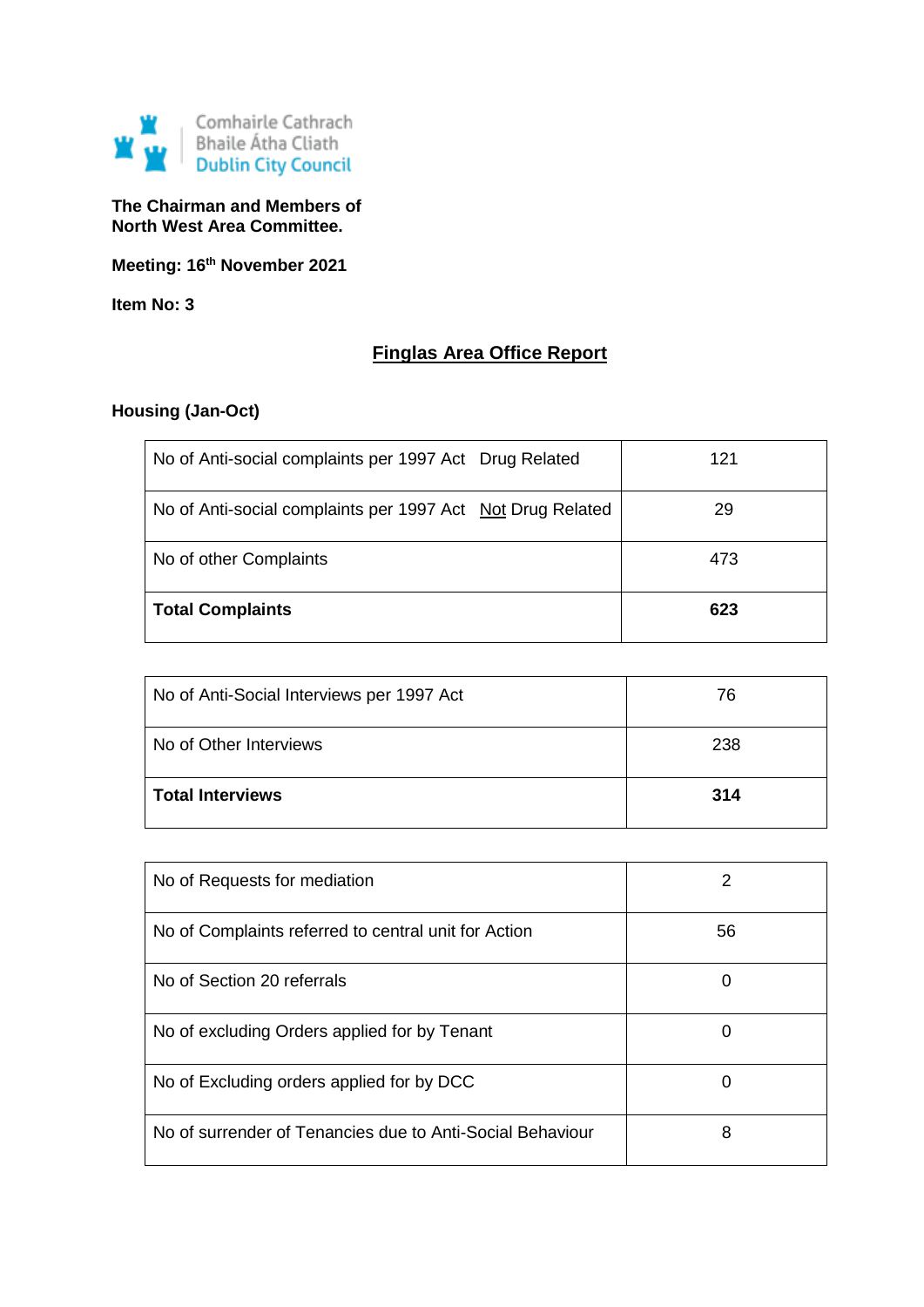| No of possession application sent to Central Unit |  |
|---------------------------------------------------|--|
| No of Court Orders Granted                        |  |
| No of Appeals / Judicial Reviews / Challenges     |  |
| No of Warrants executed (Evictions)               |  |

# **Housing Allocations**

| <b>Housing &amp; Apartments</b> |                |                                   |                            |  |
|---------------------------------|----------------|-----------------------------------|----------------------------|--|
| <b>Category</b>                 | <b>Housing</b> | <b>Transfers</b>                  | <b>Choice Base Letting</b> |  |
| <b>Bands 2 &amp; 3</b>          | 10             | $\overline{7}$<br>(2 HAP / 2 RAS) | 8                          |  |
| Medical                         | $\mathbf{1}$   | $\overline{1}$                    |                            |  |
| Welfare                         | $\mathbf 0$    | $\overline{2}$                    | $\mathbf{1}$               |  |
| Homeless                        | $\mathbf{1}$   | $\mathbf 0$                       |                            |  |
| <b>Travellers</b>               | $\mathbf 0$    | $\overline{0}$                    |                            |  |
| <b>Homeless HAP</b>             | $\mathbf 0$    | $\overline{4}$                    | $\overline{2}$             |  |
| De-tenanting                    | $\mathbf 0$    | $\mathbf 0$                       |                            |  |
| <b>Estate Management</b>        | $\pmb{0}$      | 6                                 |                            |  |
| <b>Maintenance Grounds</b>      | $\mathbf 0$    | $\overline{7}$                    |                            |  |
| <b>Surrendering Larger</b>      | $\mathbf 0$    | $\mathbf 0$                       |                            |  |
| Unable to afford                | $\mathbf 0$    | $\mathbf 0$                       |                            |  |
| Succession                      | $\mathbf 0$    | $\overline{1}$                    |                            |  |
| <b>Total</b>                    | 12             | 28                                | 11                         |  |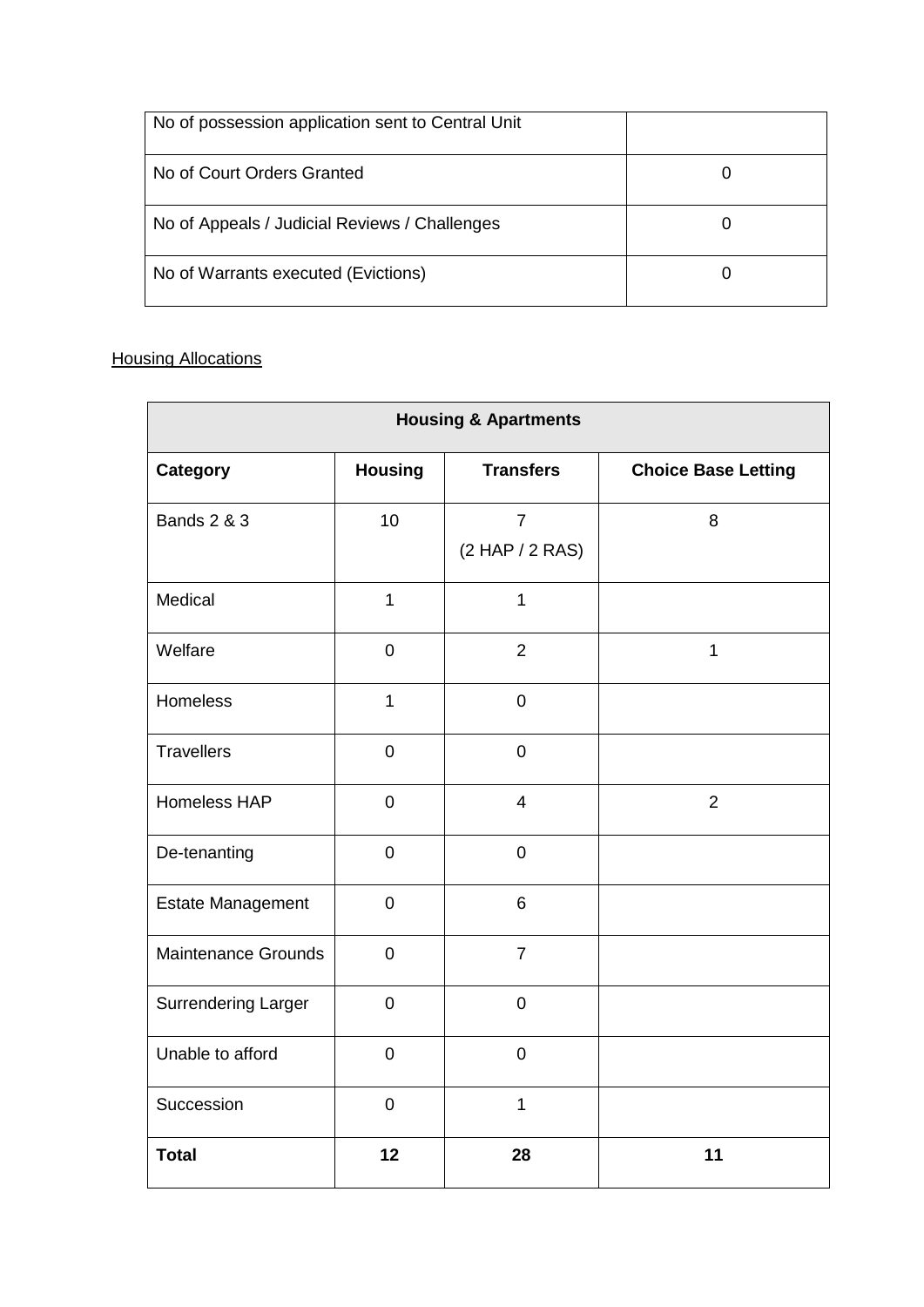| <b>Senior Citizens</b>    |                |                     |                            |
|---------------------------|----------------|---------------------|----------------------------|
| <b>Category</b>           | <b>Housing</b> | <b>Transfers</b>    | <b>Choice Base Letting</b> |
| <b>Bands 2 &amp; 3</b>    | 3              | $\overline{2}$      |                            |
| Medical                   | $\mathbf{1}$   | $\overline{2}$      |                            |
| Welfare                   | $\pmb{0}$      | $\boldsymbol{0}$    |                            |
| Homeless                  | 3              | $\mathbf 0$         |                            |
| Homeless HAP              | $\mathbf 0$    | $\mathbf{1}$        |                            |
| <b>Travellers</b>         | $\mathbf 0$    | $\mathbf 0$         |                            |
| Estate Management         | $\pmb{0}$      | $\mathbf{1}$        |                            |
| De-tenanting              | $\mathbf 0$    | $\mathbf 0$         |                            |
| Maintenance<br>Grounds    | $\mathbf 0$    | $\overline{2}$      |                            |
| Surrendering Larger       | $\mathbf 0$    | $\overline{2}$      |                            |
| Unable to afford          | $\mathbf 0$    | $\mathbf 0$         |                            |
| Financial<br>Contribution | 1              | $\mathsf{O}\xspace$ |                            |
| <b>Total</b>              | 8              | 10                  | $\pmb{0}$                  |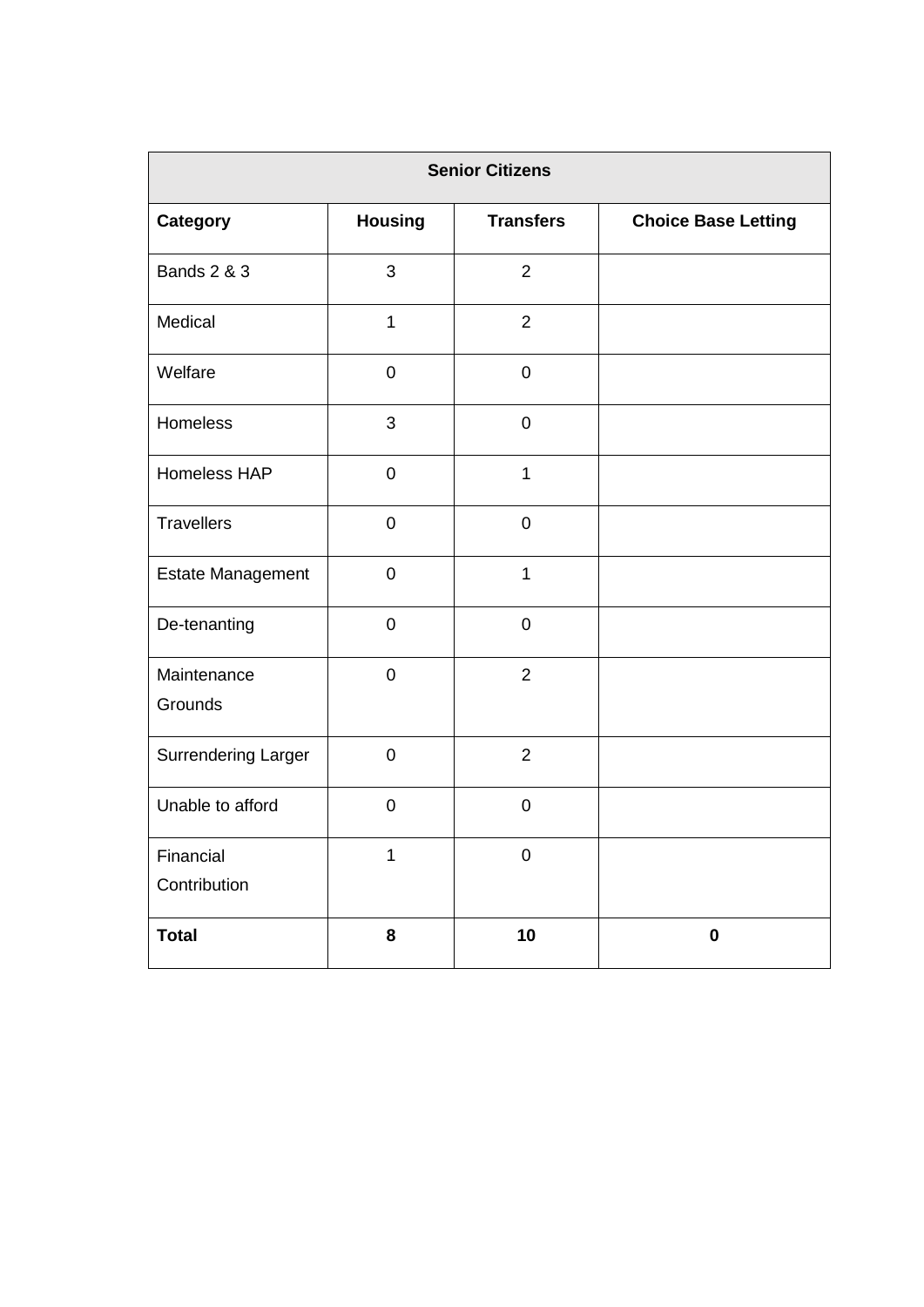# Voids Report

| <b>Vacant Housing Units (35)</b> |                  |                    |                              |
|----------------------------------|------------------|--------------------|------------------------------|
| <b>Address</b>                   | Type of unit     | Date of<br>vacancy | <b>Remarks</b>               |
| Abbotstown Avenue                | 3 bed house      | 22/06/2021         | Works in progress            |
| <b>Ballygall Parade</b>          | 3 bed house      | 22/09/2021         | Work in progress             |
| <b>Ballygall Parade</b>          | 3 bed house      | 22/07/2021         | Work in progress             |
| <b>Ballygall Parade</b>          | 3 bed house      | 23/08/2021         | Work in progress             |
| <b>Barnamore Park</b>            | 3 bed house      | 06/07/2021         | Works in progress            |
| <b>Barry Drive</b>               | 3 bed house      | 02/09/2021         | wo Works in progress         |
| <b>Berryfield Drive</b>          | $3$ bed house    | 09/05/2021         | Works in progress            |
| <b>Berryfield Road</b>           | 3 bed house      | 21/06/2021         | Works in progress            |
| <b>Casement Drive</b>            | 3 bed house      | 21/04/2021         | Works in progress            |
| <b>Casement Drive</b>            | 3 bed house      | 06/05/2021         | Works in progress            |
| <b>Casement Grove</b>            | 3 bed house      | 05/05/2021         | Works in progress / On offer |
| Cloonlara Road                   | 3 bed house      | 22/07/2021         | Works in progress            |
| Cloonlara Road                   | 3 bed house      | 21/04/2021         | Works in progress            |
| <b>Collins Place</b>             | 2 bed maisonette | 12/07/2021         | Works in progress            |
| <b>Collins Place</b>             | 2 bed maisonette | 10/05/2021         | Works in progress / On offer |
| <b>Fairlawn Road</b>             | 3 bed house      | 14/10/2021         | Work in progress             |
| Finglaswood Road                 | 2 bed maisonette | 18/08/2021         | Works in progress            |
| Finglaswood Road                 | 2 bed maisonette | 05/09/2021         | Works in progress            |
| Finglaswood Road                 | 3 bed house      | 20/05/2021         | Works in progress / On offer |
| Finglaswood Road                 | 2 bed maisonette | 10/05/2021         | Works in progress / On offer |
| Glasnamana Place                 | 2 bed house      | 01/07/2021         | Works in progress            |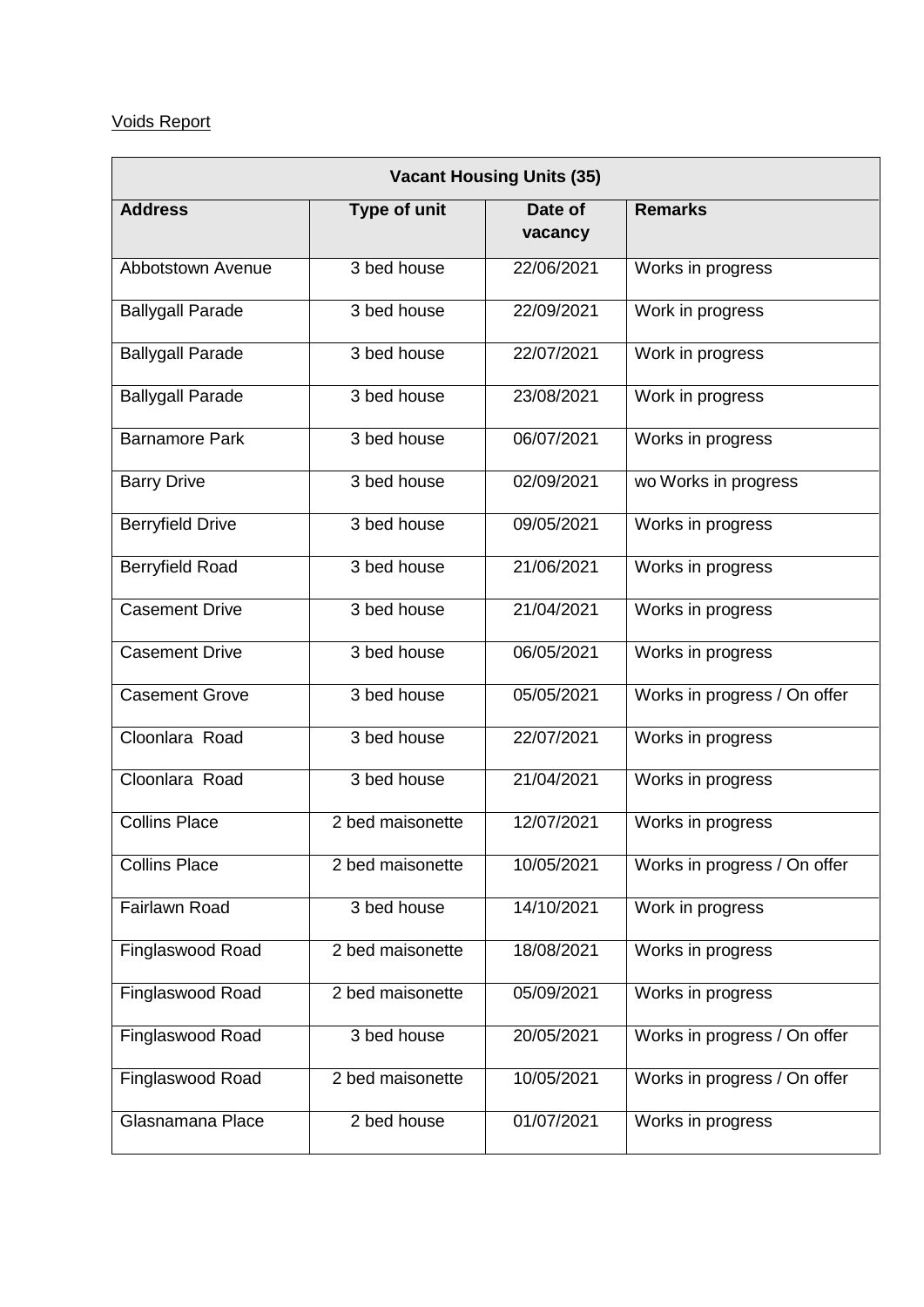| Gortbeg Road             | 3 bed house | 26/05/2021 | Works in progress / On Offer |
|--------------------------|-------------|------------|------------------------------|
| <b>Heath Square</b>      | 3 bed house | 01/02/2021 | Works in progress / On offer |
| <b>Kildonan Drive</b>    | 3 bed house | 29/09/2021 | Works in progress            |
| McKelvey Avenue          | 3 bed house | 28/06/2021 | Works in progress            |
| <b>Mellowes Avenue</b>   | 3 bed house | 09/04/2021 | Works in progress            |
| <b>Plunkett Green</b>    | 2 bed house | 25/03/2021 | Works in progress            |
| <b>Premier Square</b>    | 1 bed Apt   | 12/05/2021 | Works in progress / On offer |
| Ratoath Avenue           | 3 bed house | 05/03/2021 | Works in progress            |
| Ratoath Avenue           | 4 bed house | 10/05/2021 | Works in progress            |
| <b>The Botanic</b>       | 2 bed Apt   | 22/11/2019 | Issue with the building      |
| The Tolka                | 2 bed Apt   | ?/03/2019  | Issue with the building      |
| <b>Tolka Vale</b>        | 2 bed Apt   | 12/05/2021 | Works in progress            |
| <b>Valley Park Drive</b> | 2 bed house | 07/04/2021 | Work in progress             |
| <b>Wellmount Park</b>    | 3 bed house | 06/10/2021 | Work in progress             |

| <b>Vacant Senior Citizens Units (14)</b> |                     |                    |                              |
|------------------------------------------|---------------------|--------------------|------------------------------|
| <b>Address</b>                           | <b>Type of Unit</b> | Date of<br>vacancy | <b>Remarks</b>               |
| <b>Deanstown Court</b>                   | 1 bed               | 12/10/2021         | Works in progress            |
|                                          |                     |                    |                              |
| <b>Deanstown Court</b>                   | 2 bed               | 31/05/2021         | Works in progress            |
| Deanstown Court                          | 1 bed               | 15/10/2021         | Works in progress            |
| <b>Glasanaon Court</b>                   | <b>Bedsit</b>       | 11/08/2021         | Works in progress            |
| <b>Glasanaon Court</b>                   | 1 bed               | 13/10/2021         | Works in progress            |
| <b>Glasaree Court</b>                    | 1 bed               | 26/03/2021         | Works in progress            |
| <b>Kilshane Court</b>                    | 2 bed               | 31/08/2021         | Works in progress            |
| <b>Kilshane Court</b>                    | 2 bed               | 09/07/2021         | Works in progress / On offer |
| <b>Mellowes Court</b>                    | <b>Bedsit</b>       | 27/09/2021         | Works in progress            |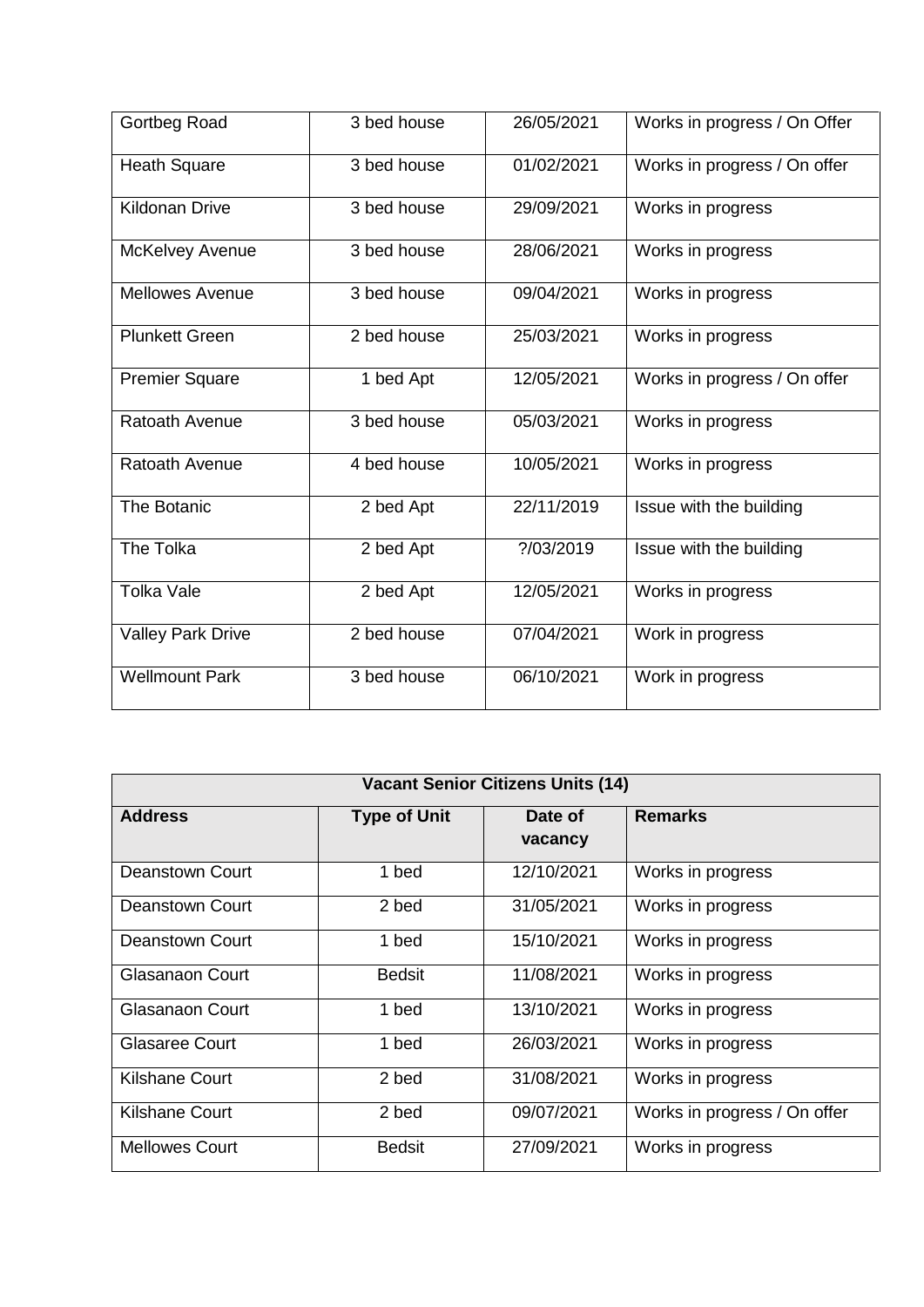| <b>Mellowes Court</b> | <b>Bedsit</b> | 21/06/2021 | Works in progress            |
|-----------------------|---------------|------------|------------------------------|
| <b>Mellowes Court</b> | <b>Bedsit</b> | 15/06/2021 | Works in progress            |
| <b>Mellowes Court</b> | <b>Bedsit</b> | 20/08/2021 | Work in progress             |
| <b>Merville Court</b> | l bed         | 14/05/2021 | Works in progress / On offer |
| <b>Merville Court</b> | ∣ bed         | 18/08/2021 | Works in progress            |

# Choice Based Lettings

Dunsink Drive was advertised through this scheme. The closing date for applicants was 26<sup>th</sup> October.

| <b>No. Eligible Applicants</b> | <b>No. Non Eligible</b><br><b>Applicants</b> |
|--------------------------------|----------------------------------------------|
|                                | 24                                           |

Scribblestown Public Private Partnership (PPP) Development At present, we still have 1 Disabled Unit left to be allocated.

# **St Canice's Hall**

Viewings started on the 3<sup>rd</sup> November.

# *1 Bedroom units*

13 applications have been cleared on Estate Management grounds.

3 applicants are still waiting Estate Management returns.

# *2 Bedroom units*

10 applications have been cleared on Estate Management grounds. 6 applicants are still waiting on Estate Management returns.

## Rents Update

The Finglas Area Office continues to provide a rent assessment service for tenants living in the Finglas area.

| <b>Finglas Rent Assessment Update</b> |      |  |
|---------------------------------------|------|--|
| Assessments                           | 1038 |  |
| <b>Permission to Resides</b>          | 32   |  |
| Refunds                               | 35   |  |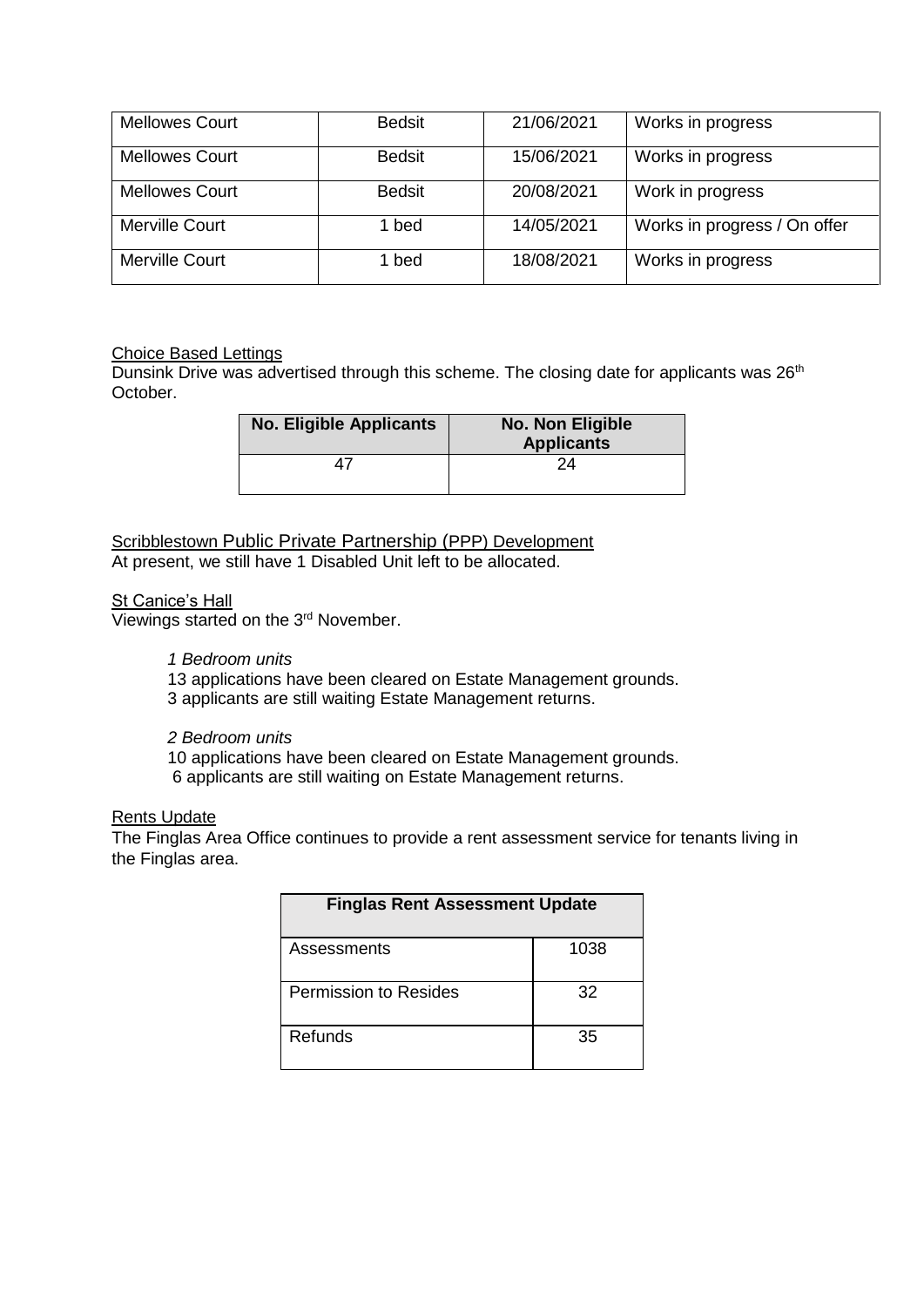# **GENERAL MATTERS**

# Greater Dublin Area Transport Strategy 2022-2042

On the 9<sup>th</sup> November the National Transport Authority published the draft revised Greater Dublin Area Transport Strategy 2022-2042 for public consultation. The closing date for the consultation is Friday 17th of December.

Over recent months the Area Office and Dublin City Council Departments have had considerable engagement with TII and the NTA on the Finglas LUAS extension. Our understanding was that this project had been prioritised and would be delivered before the end of this decade. However, there was widespread disappointment when it was reported that the project is not now expected to be delivered until sometime after 2031. However, the NTA have since added the following clarification on their website – "…*we are not proposing any deferral of the four Luas projects provided for in our current Strategy. Luas to Finglas is still due to go planning in 2024 and constructed in the years after that*."

It is hoped that a Railway Order application will be submitted in mid-2023 and the Order obtained around 2024-25. As noted in the recently published National Development Plan 2021-30 (NDP) the Finglas LUAS extension is the most advanced of the planned light rail projects and it is hoped that funding will be provided in a later review of the NDP to move quickly to the construction phase once the Railway Order is obtained.

The second round of non-statutory public consultation will commence in early December and run until the end of January 2022.

# Closure of the Abigail Centre

The Abigail Centre closed on the 25<sup>th</sup> October. Residents have been transferred to other existing facilities (female only) around the city, which are managed by either Novas or another NGO or have been housed. Novas will continue to use the office in the Abigail Centre for administrative and catering purposes until alternative facilities are sourced.

## St Canice's Graveyard

The Archaeology Section will be making a presentation about all 10 citywide Conservation Management Plan (CMF) projects at the Planning & Urban Form SPC on the 23<sup>rd</sup> November. Funding to commence conservation works on St. Canice's Church and mortuary monuments will be sought from Stream 1 of the Community Monuments Fund 2022.

## Kildonan Sculpture installed



The magnificent new seven-metretall sculpture in Kildonan Park called '**THE BRIDGE: Fiacha Dhubha Fhionglaise ar Foluain**' has now been installed. The Lord Mayor, Alison Gilliland, formally unveiled the sculpture on the  $8<sup>th</sup>$ November.

The sculpture comprises two figures with arms raised up, holding high a mirrored steel 'river rug' that is threaded through with symbols and signs of Finglas life. Inspired by the Irish translation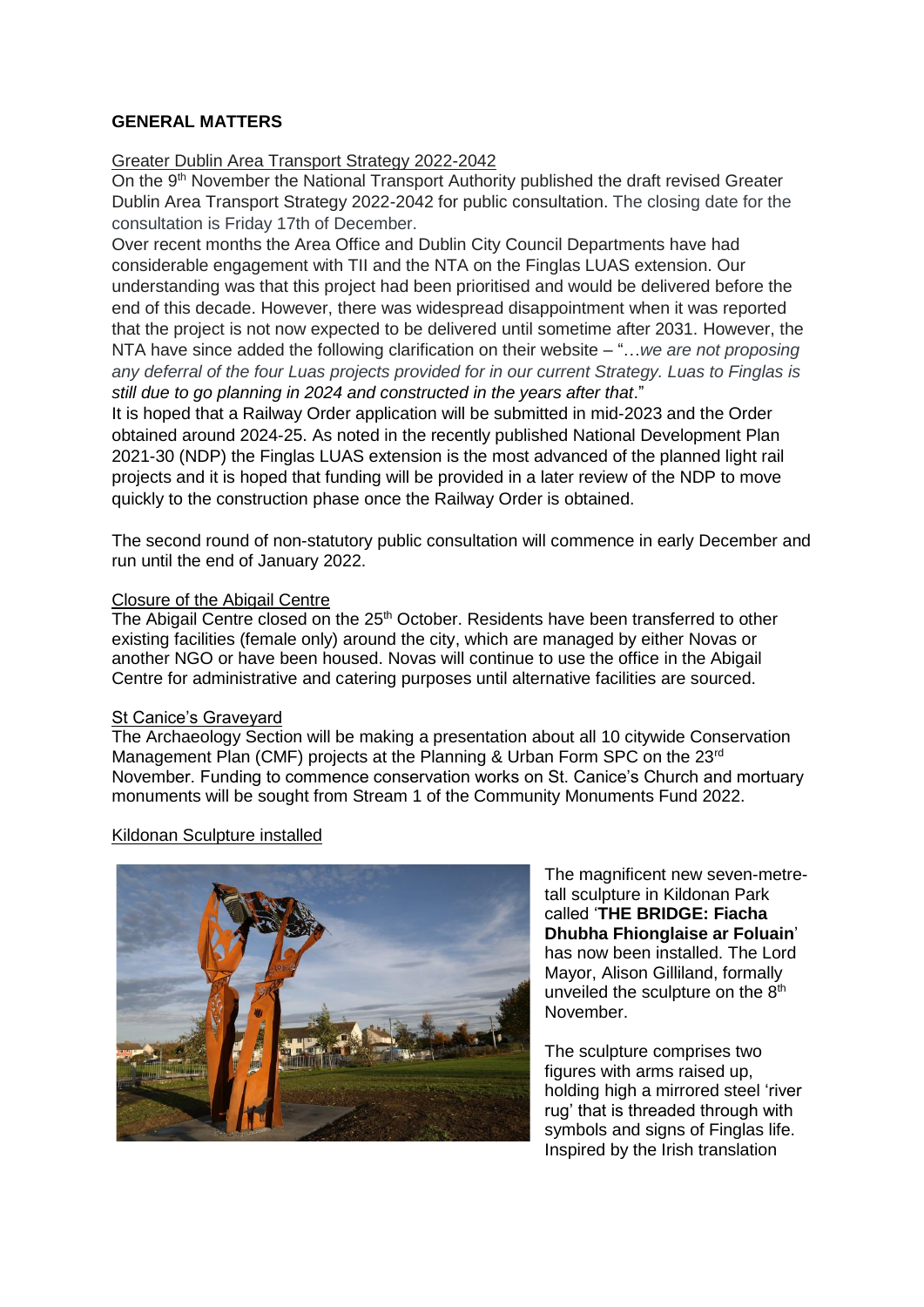'Fionnghlas' clear streamlet), the sculpture draws from the depths of local history, while also reflecting present-day Finglas.

The commissioned sculpture includes a number of historical references from the 9th century Nethercross in St.Canice's Graveyard, to the 'Claíomh Solais' (Sword of Light) designed by local artist, Una Watters to mark the 50th anniversary of the Easter Rising. The new sculpture includes visual references to the artistic and sporting life of the locality; from the Uilleann Piper, Séamus Ennis and contemporary rap artist, Temper-Mental MissElayneous, to popular sports like hurling, football and boxing and park pastimes, such as running and dog-walking. The outline of faces and figures of local people have been engraved into the body of the sculpture in a gesture that celebrates the 'unsung heroes' of everyday life – wives, mothers, parents, grandparents, community activists, and care workers.

# **COMMUNITY & SOCIAL DEVELOPMENT**

#### Social Inclusion Week 8th - 15<sup>th</sup> November

The Area Office's Community & Social Development Section (CSDS) have been working with a number of local groups and schools on events that celebrate positive social inclusion activities and programmes within the Finglas area.

Events and programmes included the following:

#### *Sister Sheds*

CSDS supported an open day for Sister Sheds in the Finglas area. Sister Sheds is a social activity and support group for women who are feeling isolated, vulnerable or lonely resulting from domestic violence, death of a partner or separation. The "Open Day" took place on Wednesday 10<sup>th</sup> of November in Finglas Youth Resource Centre, Mellowes Road.

#### *Meeting Place Arch Club*

CSDS in conjunction with the Meeting Place Arch Club worked on an arts programmes including Drama, Painting and Singing. A celebration of the participant's abilities was held in St. Canice's Parochial Hall on Friday 5<sup>th</sup> November for family and friends.

#### *Friends of Finglas*

The group supports those who have had or continue to have mental health issues. Members suffered badly during the past 20 months due to the pandemic lockdown. The group are now looking to reconnect with its members through a "reopening event". Friends of Finglas will embark on a publicity campaign targeting new members.

#### *Primary Schools Inclusion Programme*

The Primary Schools Programme focused on tackling bullying, exclusion and shyness through sport in St. Kevin's and St. Joseph's schools. The programme focused on working together and supporting each other through a series of participation team games. The programme ran on the 9<sup>th</sup> and 11<sup>th</sup> November.

#### Finglas Knitting Programme

The Finglas Knitting Programme commenced in November 2020 under Covid restrictions with individuals knitting squares to make lap blankets for older vulnerable people in the local community. Covid restrictions prevented people involved in the project from meeting up. CSDS have now brought participants together along with Transition Year Students from St.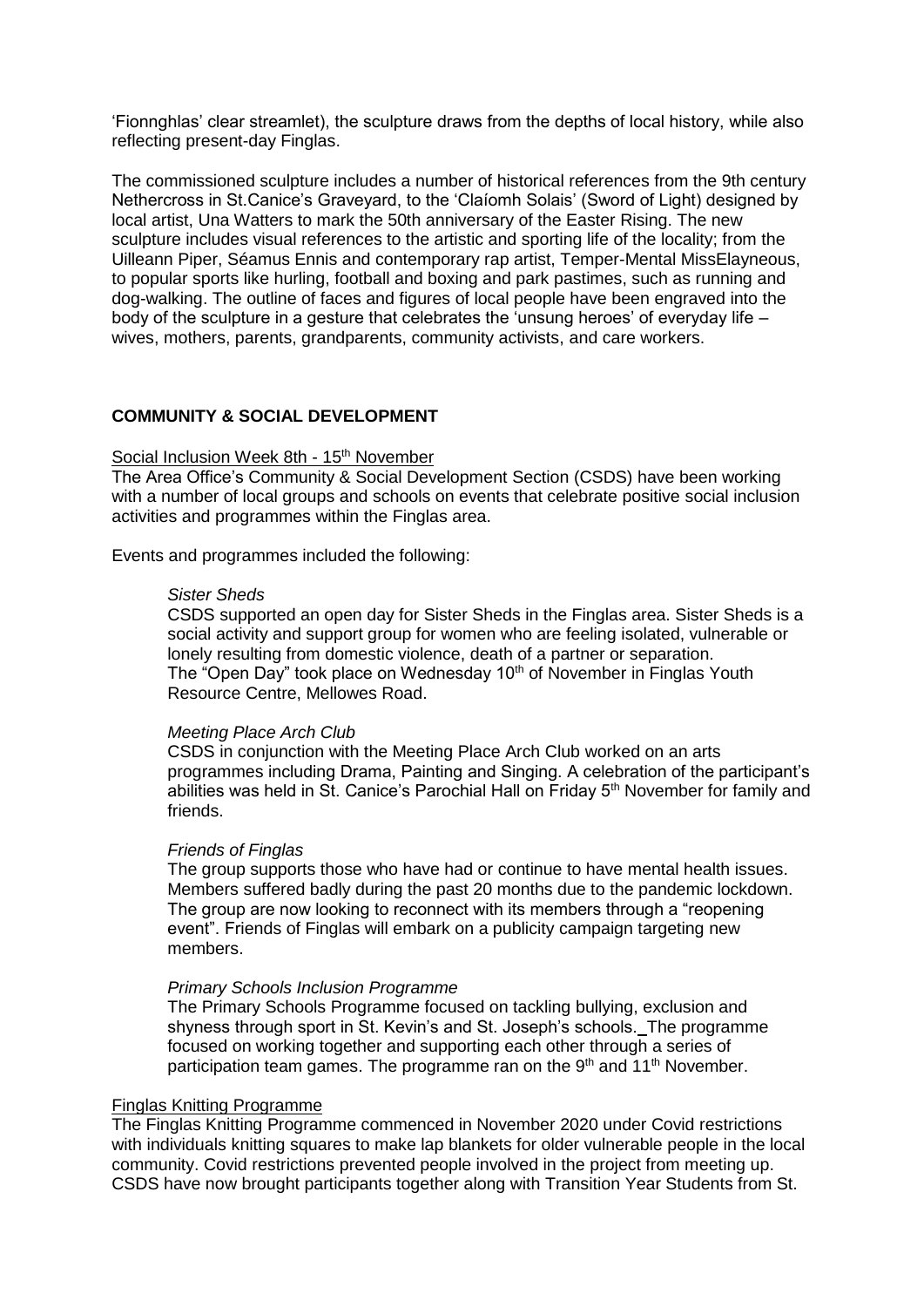Michaels Secondary School to complete the project. The group met on Tuesday 2<sup>nd</sup> and 9<sup>th</sup> and will meet again on 16<sup>th</sup> November from 10.00am -12.00pm in Finglas Youth Resource Centre.

## Diversity Art Programme

St. Malachy's and Oliver Plunkett's School are designing and painting a diversity mural for both schools. The mural celebrates the wide diversity of pupils who attend the schools. Students will design and paint the mural in conjunction with an artist.

# Football for All

CSDS has engaged with Finglas United to see what supports are needed to progress the Football for All programme The programme is aimed at young people and supports them to participate in football no matter what level they are at. The programme will work with children and their families over a 10-week period to support access to football.

## Fairlawn, Prospect Hill Community Garden/ Meeting Place Club

The above groups have agreed in principle to share the Community Garden at Fairlawn/Prospect Hill. To progress the sharing of the site the CSDS drew up a Memorandum of Understanding (MOU) with a view to meeting with both groups to amend /alter the document as necessary.

The MOU will look at the roles and responsibilities of both groups in relation to management, running and development of the Community Garden.

## Enhance the Space

CSDS in conjunction with Finglas West Family Resource Centre and local residents embarked on a programme to enhance the green area at the junction of Plunkett Avenue. The programme engaged with local residents and children over a 3-week period culminating in a planting day.

In addition to the planters, wild flowers will be planted in appropriate areas of the site in spring 2022.